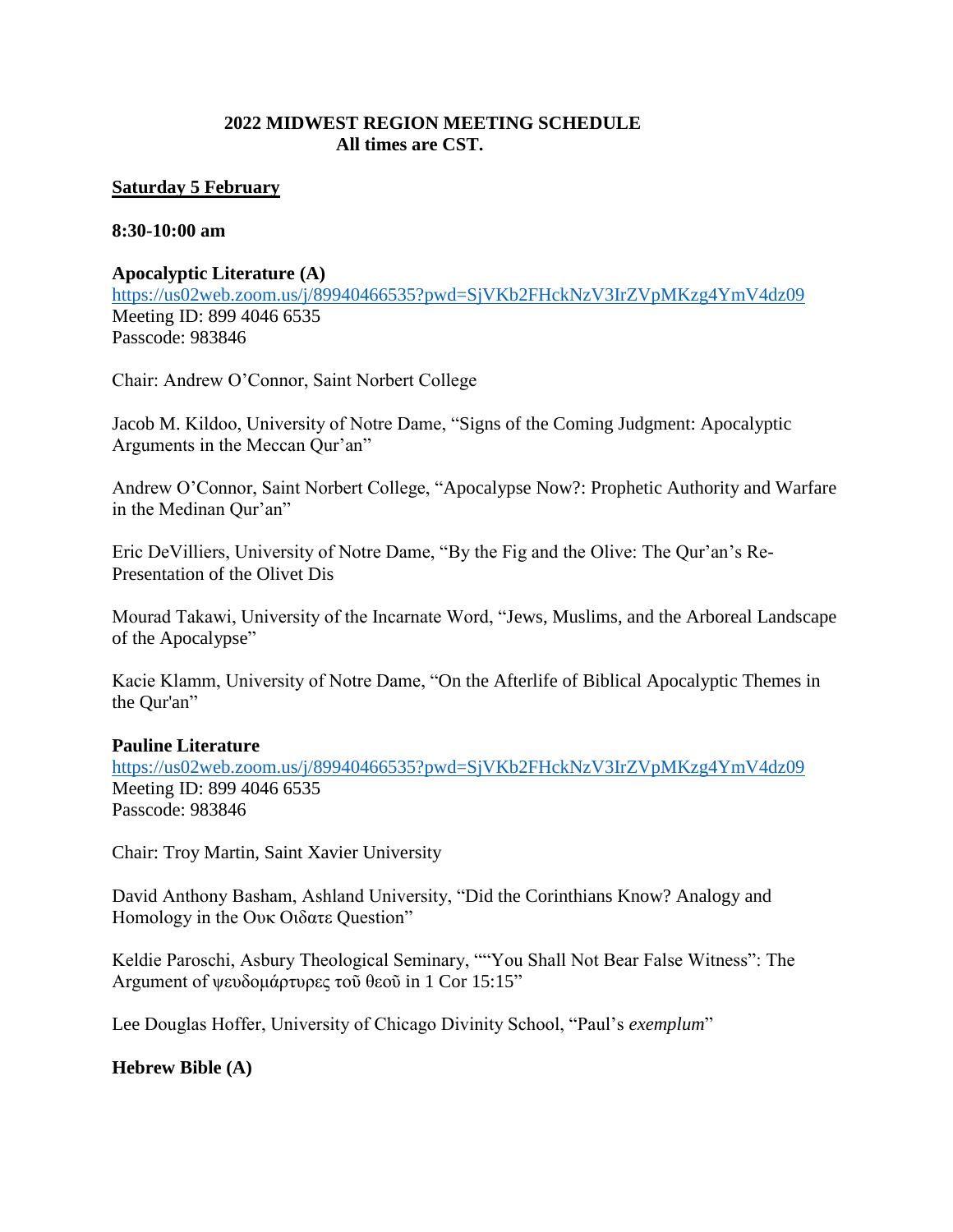[https://us02web.zoom.us/j/83541561495?pwd=QVB6cFpGT081TWtORE5ONXNvWWxOUT0](https://us02web.zoom.us/j/83541561495?pwd=QVB6cFpGT081TWtORE5ONXNvWWxOUT09) [9](https://us02web.zoom.us/j/83541561495?pwd=QVB6cFpGT081TWtORE5ONXNvWWxOUT09)

Meeting ID: 835 4156 1495 Passcode: 448771

Chair: TBD

Brian Joseph Meldrum, The Catholic University of America, "Faithfulness at the Beginning and End of the Monarchy: An Intertextual Reading of Abimelech and Zedekiah"

Kenton F. Williams, Independent scholar, Belleville MI, "Man of War": Military Prowess and Royal Ideology in Light of מְלִחֲמֵה אֵישׁ within the Book of Samuel"

Raleigh C. Heth, University of Notre Dame, ""All Kings is Mostly Rapscallions": Ahaz of Judah and the Triple Redaction Formula"

## **10:30-11:30 am**

### **Bible and Popular Culture (A)**

<https://us02web.zoom.us/j/87300788816?pwd=TVdFb2hjRmR0ODNvVkx4RnhyZjNkdz09> Meeting ID: 873 0078 8816 Passcode: 192730

Chair: TBD

Scott Harris, Knox College, "Fabricated Foundations: History, Kinship and Colonial Metaphor in 1 and 2 Maccabees, Josephus, and Battlestar Galactica"

Brian Shockey, "Borrowed Images: The Appropriation of Biblical Imagery in Anime"

### **Teaching the Bible**

<https://us02web.zoom.us/j/88630324289?pwd=bGVLVkZRRG9CMGJNN0R4S1RwT3NEUT09> Meeting ID: 886 3032 4289 Passcode: 858543

Chair: Teresa Calpino, Loyola University Chicago

Jeanne Petrolle, Columbia College Chicago, "Biblical Texts, Postcolonial Contexts: Engaging the Bible with Black and Indigenous Authors"

**Early Christianity (A)** <https://us02web.zoom.us/j/81845619002?pwd=RjJwOFMrWWZWQ2h0VzFjVXZzTWdjQT09> Meeting ID: 818 4561 9002 Passcode: 947891

Chair: Chris Shea, Ball State University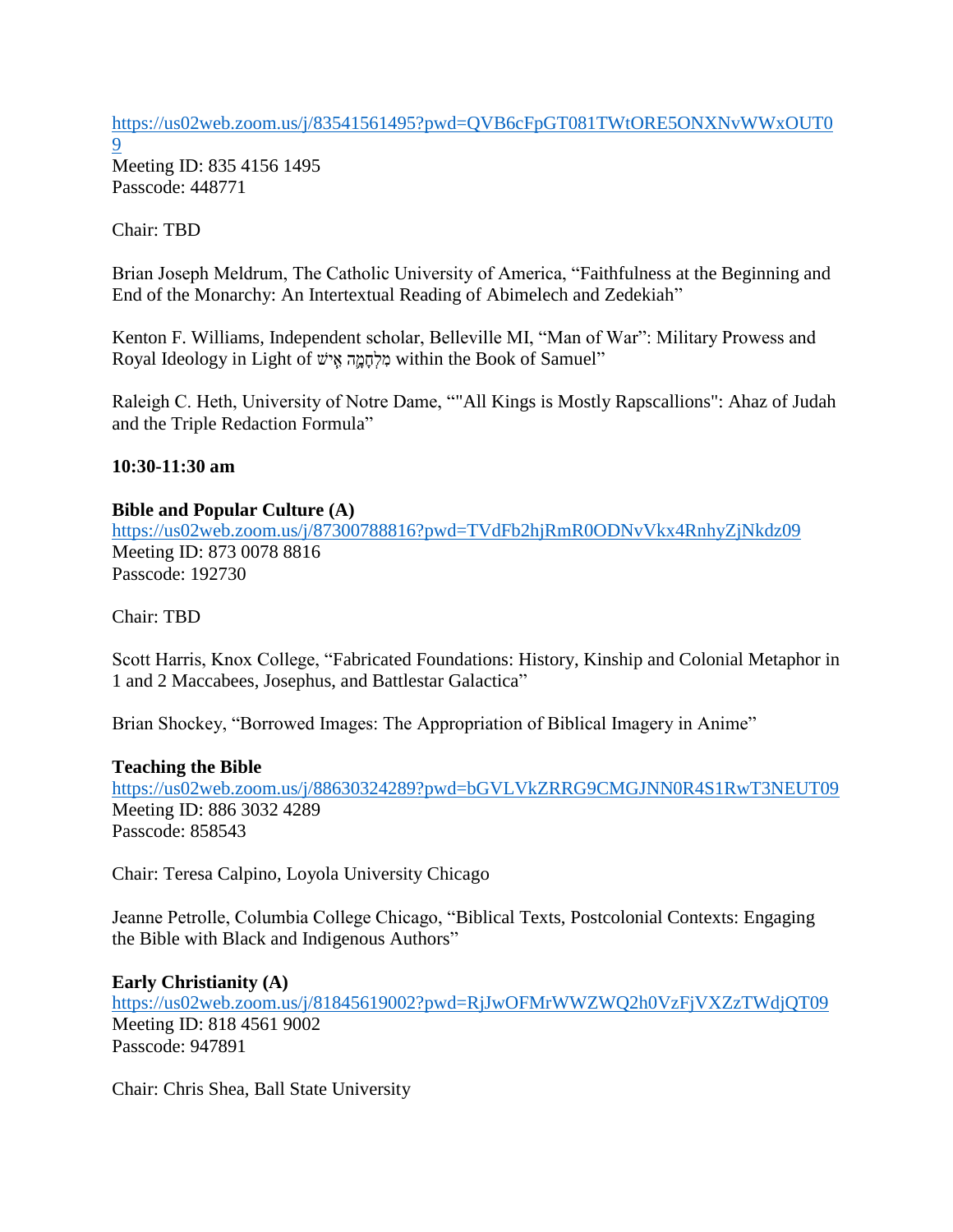Jennifer Siefken, Marquette University, "Recalling Sinai: The Ascension, Judas-Matthias, and Pentecost in a Covenantal Context"

Joshua King, Loyola University Chicago, "What Defiles? Bodily Impurity in the Pseudo-Clementine & Rabbinic Literatures"

## **Hebrew Bible (B)**

<https://us02web.zoom.us/j/83467032106?pwd=eFlhYjM2WGF4bDR5VU1nM2pTNkdKZz09>

Meeting ID: 834 6703 2106 Passcode: 551547

Chair: TBD

Sharon R. Love, Hebrew Union College – Jewish Institute of Religion, "Complaints of Cabul: King Hiram's Rhetoric in Light of Ancient Near Eastern Diplomatic Parallels"

## **Early Christian Gospels (A)**

[https://us02web.zoom.us/j/86920605637?pwd=MTNWUThGWFBTRW92VllTMFFkQkVFUT0](https://us02web.zoom.us/j/86920605637?pwd=MTNWUThGWFBTRW92VllTMFFkQkVFUT09) [9](https://us02web.zoom.us/j/86920605637?pwd=MTNWUThGWFBTRW92VllTMFFkQkVFUT09) Meeting ID: 869 2060 5637 Passcode: 035328

Chair: Matt Calhoun

Lydia Bremer-McCollum, Harvard University, "Material Boundaries: Egerton Gospel Fragments and the Materiality of Orthodoxy and Heresy"

Nick Elder, University of Dubuque Theological Seminary, "Publishing Literature and Circulating the Gospels"

### **AOS/ASOR (A)**

<https://us02web.zoom.us/j/82015626068?pwd=dkNJWVMyR0I4QnBNdCt0aFdrZ1NvZz09> Meeting ID: 820 1562 6068 Passcode: 468519

Chair: TBD

Jonathan Gardner, Trinity Evangelical Divinity School, "Shamash: Assyria's Chief Spook"

Peter Feinman, Institute of History, Archaeology, and Education, "Pharaoh Smites the Enemy: The Skull of Seqenenre"

**Apocrypha and Cognate Literature (A)** <https://us02web.zoom.us/j/86292046833?pwd=OHB2cUovODVleVc2Y3hDeHZ1ZVk3UT09>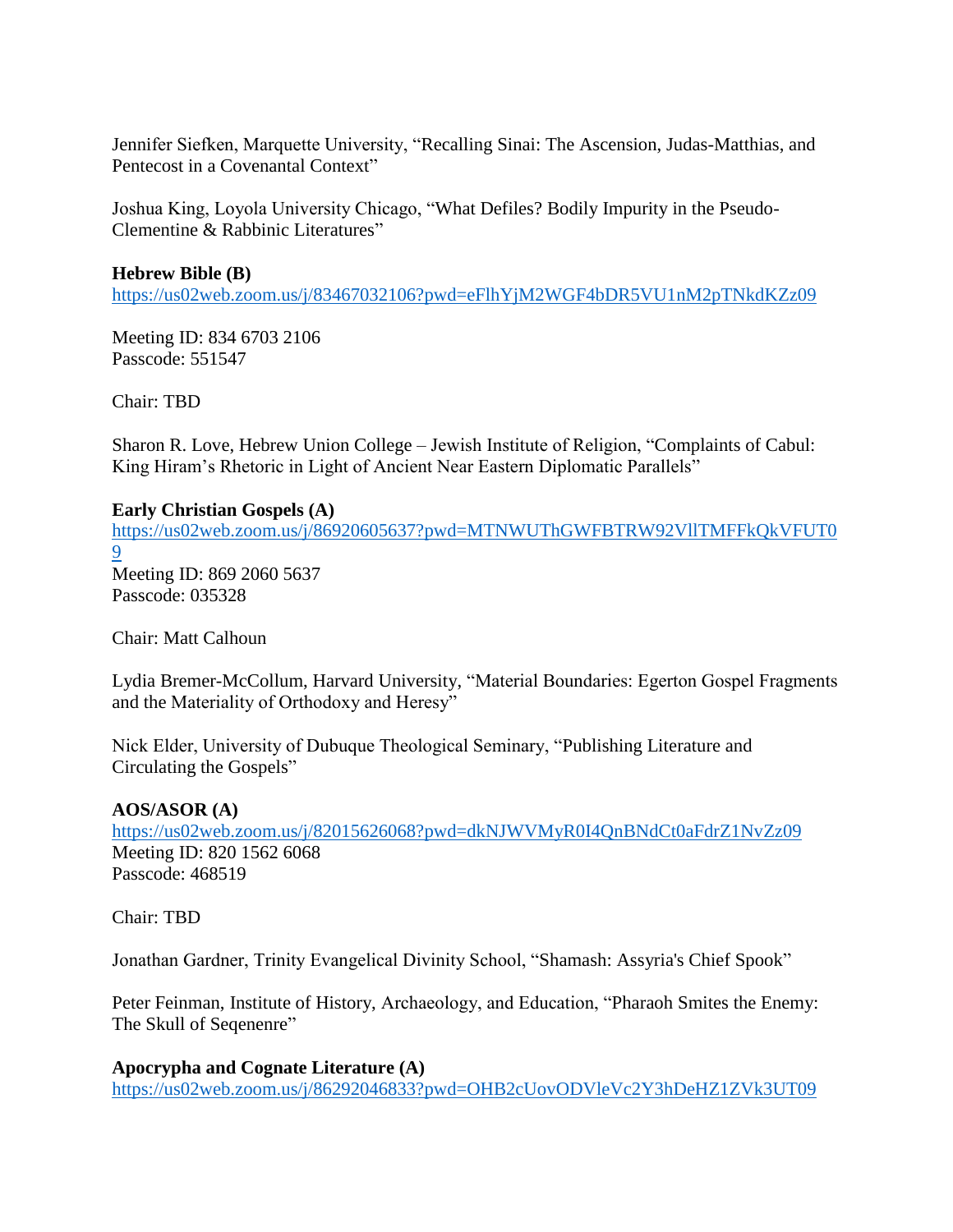Meeting ID: 862 9204 6833 Passcode: 368041

Chair: Russell Sisson, Union College

Matthew J. Klem, University of Notre Dame, "Reevaluating Explicit References to the Pentateuch in Jubilees"

Jonathan Sanchez, University of Notre Dame, "Using and Refusing Gentile Kings' Claim to Divinity in Daniel and Judith"

## **11:45 am – 12:45 pm**

## **Presidential Address**

<https://us02web.zoom.us/j/89943953977?pwd=V05aenZVc2F6Vlc4SlVuU1RnTGZKZz09> Meeting ID: 899 4395 3977 Passcode: 963148

JoAnn Scurlock, Elmhurst College (retired), "The Chariots of the Sun: Sins of Solomon or Josiah's Fatal Mistake?"

## **1-2:30 pm**

### **Apocalyptic Literature (B)**

<https://us02web.zoom.us/j/89063785532?pwd=S0w3SHFsd0d0ajlPVWc2NDhqeHErUT09> Meeting ID: 890 6378 5532 Passcode: 837938

Chair: Edmondo Lupieri, Loyola University Chicago

Olegs Andrejevs, Loyola University Chicago, "Regarding the Possible Apocalyptic Motifs in Mark's Passion Narrative"

Jeanne Petrolle, Columbia College Chicago, "Apocalypse Again: "Thresholds of Revelation" in Tony Kushner's Angels in America"

Erik Grayvold, Loyola University Chicago, "Marks and Tweets"

### **Biblical Greek Language and Linguistics (A)**

<https://us02web.zoom.us/j/81170491778?pwd=OWx5UUJTVHlMK1FWamRJb1JwT0NSUT09> Meeting ID: 811 7049 1778 Passcode: 162991

Chair: Fredrick J. Long, Asbury Theological Seminary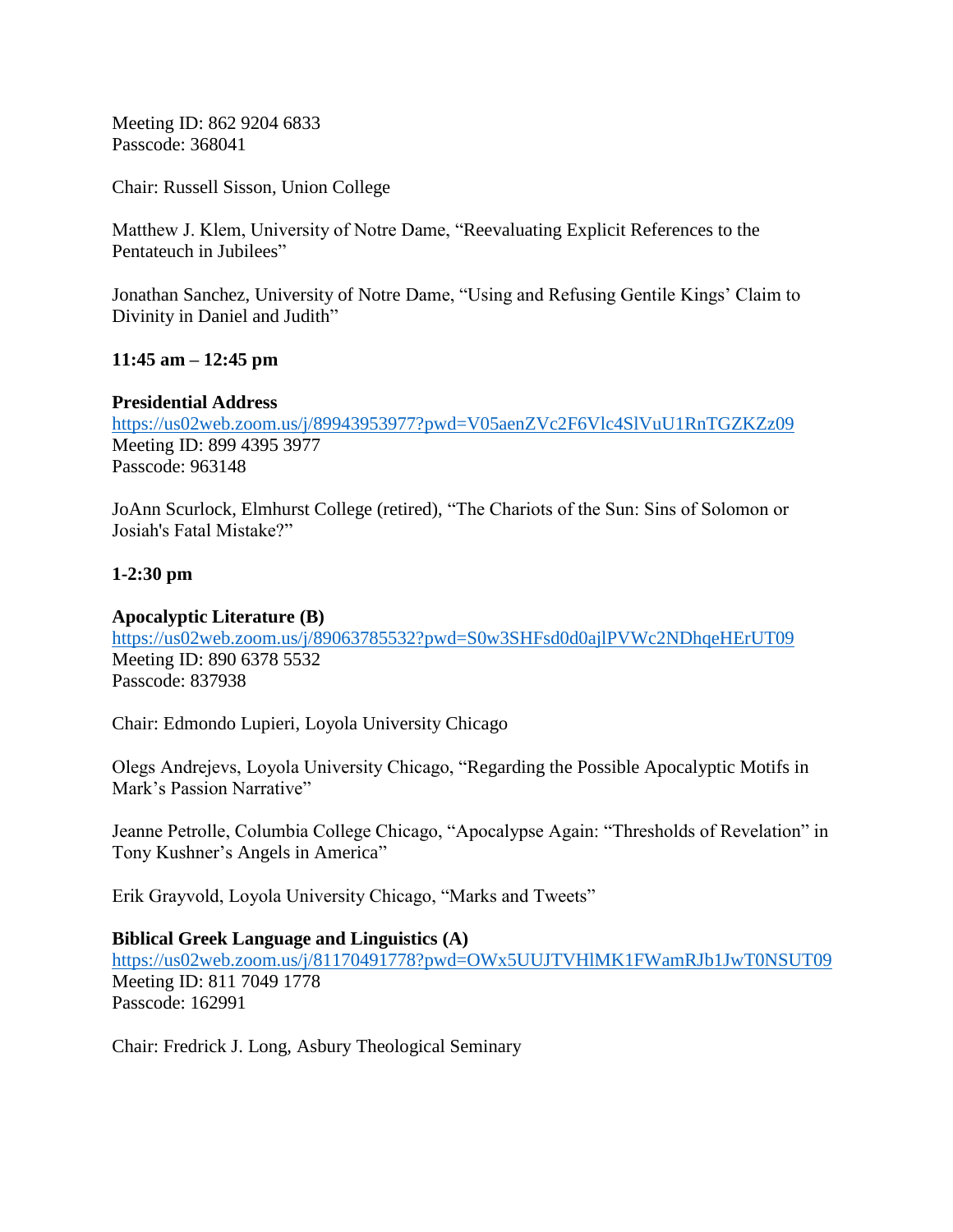James E. Sedlacek, Israel Institute of Biblical Studies, "The Meaning and Structure of Infinitives in 1 Tim 2.12: a Grammatical Investigation in the Relationship of Multiple Infinitives"

E.R. Kerkhof, Asbury Theological Seminary, "Οὗτος and Collaborative Markedness?

Fredrick J. Long, Asbury Theological Seminary, "Intensity and Tense in Describing God's Full Armor: An Investigation of Marked Prominence, Structure, and Construal in Eph 6:10–20"

## **Hebrew Bible (C)**

<https://us02web.zoom.us/j/86225999582?pwd=T045cnVObW1JcTFvYW05eitJVjd6UT09> Meeting ID: 862 2599 9582 Passcode: 900517

Chair: TBD

Denise C. Flanders, Taylor University, "David Has Killed His Thousands, Saul His Tens of Thousands: Comparing troop and casualty numbers in the LXX, Josephus and MT Samuel"

Tyler E. Kelley, University of Georgia, "Don't Eat Dogs: Forays into the Priestly Author's Method"

Andrew Panaggio, Wheaton College Graduate School, "It's a Trap! Deliberate Ambiguity in Prophetic Poetic Texts"

### **Early Christian Gospels (B)**

<https://us02web.zoom.us/j/88254254426?pwd=b05ha1JNSUJLVCtUVHB3bm52ZFBOdz09> Meeting ID: 882 5425 4426 Passcode: 770782

Chair: Clare Rothschild, Lewis University

Jonathan Hatter, Loyola University Chicago, "Soldiers, Slaves, and a Surprising Miracle: the Healing of the Centurion's Slave in the Aftermath of the Jewish War"

Daniel P. Mueller, Marquette University, "Sight and Sound in Synagogue Space: Sensing Luke's Synagogues"

Matthew K. Robinson, Kairos Center for Theology and Leadership, "Sight and Sound in Synagogue Space: Sensing Luke's Synagogues"

**Hebrews and Catholic Epistles / Early Christianity joint session Theme: "What is Acts?"** <https://us02web.zoom.us/j/81098719863?pwd=aGtxRGxrTW40U04xZGhBQUphNkhTdz09> Meeting ID: 810 9871 9863 Passcode: 543630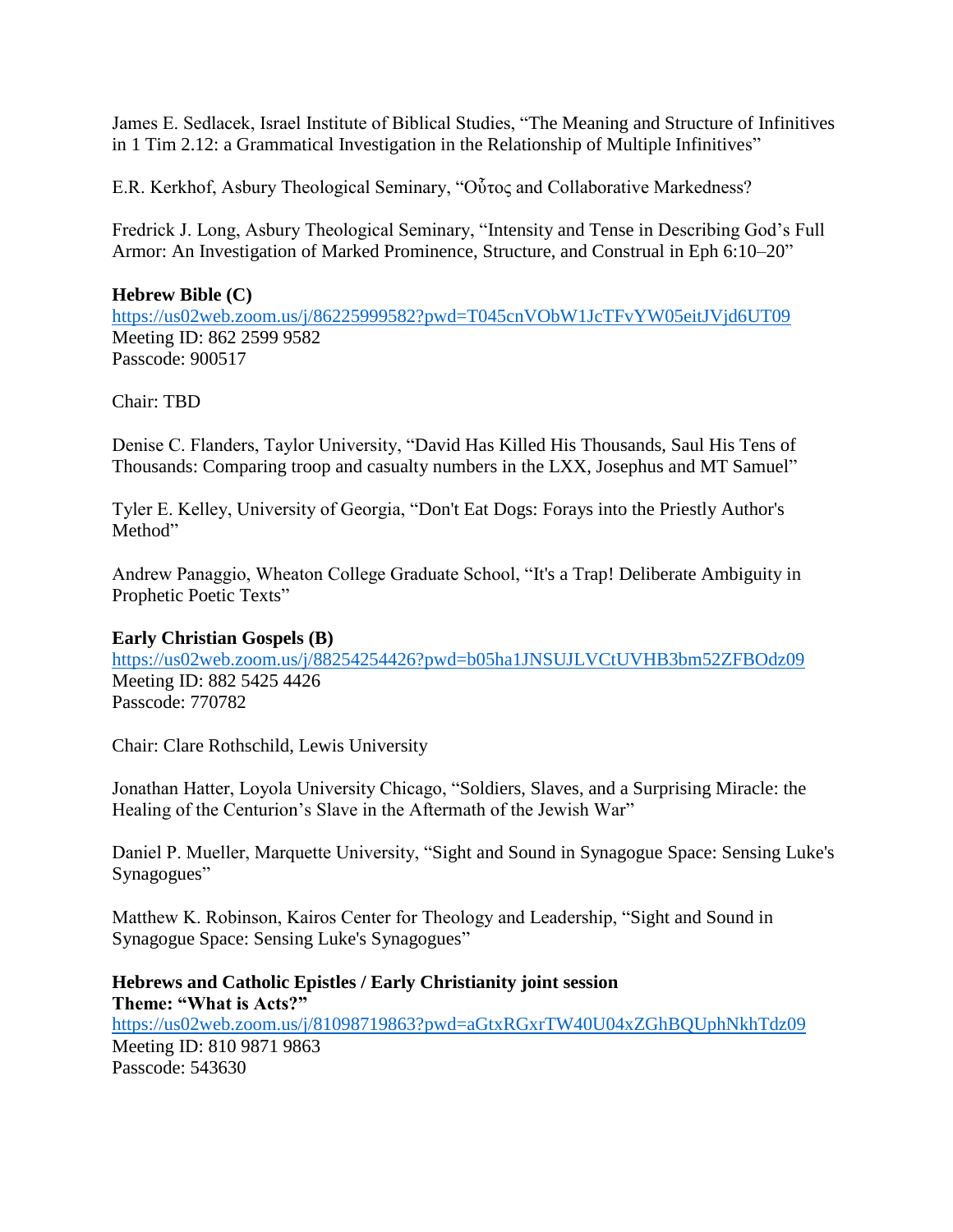Chair: Eric F. Mason, Judson University

Chris Mount, DePaul University Vernon Robbins, Emory University Patricia Walters, Rockford University Chris Shea, Ball State University

## **Textual Criticism and Papyrology**

<https://us02web.zoom.us/j/87560757620?pwd=VkhsSXA2cnJwY3ZUYTlmYUh6d3BmUT09> Meeting ID: 875 6075 7620 Passcode: 129089

Chair: Sylvie Raquel, Trinity International University

Alan Bunning, Center for New Testament Restoration, "Scientific Definition of Variant Unit Boundaries"

Alan Bunning, Center for New Testament Restoration, "Corpus-Based Statistical Measurements of Textual Reliability for New Testament Manuscripts"

# **3-4 pm**

# **Early Christianity (B)**

<https://us02web.zoom.us/j/84759394970?pwd=RzZXeXFGQjh0ejN1dGN2RWhPUzQ1QT09> Meeting ID: 847 5939 4970 Passcode: 952876

Chair: Nancy Pardee, Greenberg Center for Jewish Studies, University of Chicago

Philip Lindia, Wheaton College, "The Value of a Woman: Ephrem the Syrian's View of Femininity in Hymns on the Nativity"

Dan Schneider, Franciscan University, "Weaponry in Biblical Warfare: David's Defeat of Goliath as Prefiguring the Cross in Augustine of Hippo"

### **Hebrew Bible (D)**

<https://us02web.zoom.us/j/84007364367?pwd=aW1Ic09UT3BFU2VaQzJQeHoxcDgrdz09> Meeting ID: 840 0736 4367 Passcode: 080038

Chair: TBD

Ryan M. Replogle, Hebrew Union College, "The Case for Martial Cannibalism in the Eastern Mediterranean"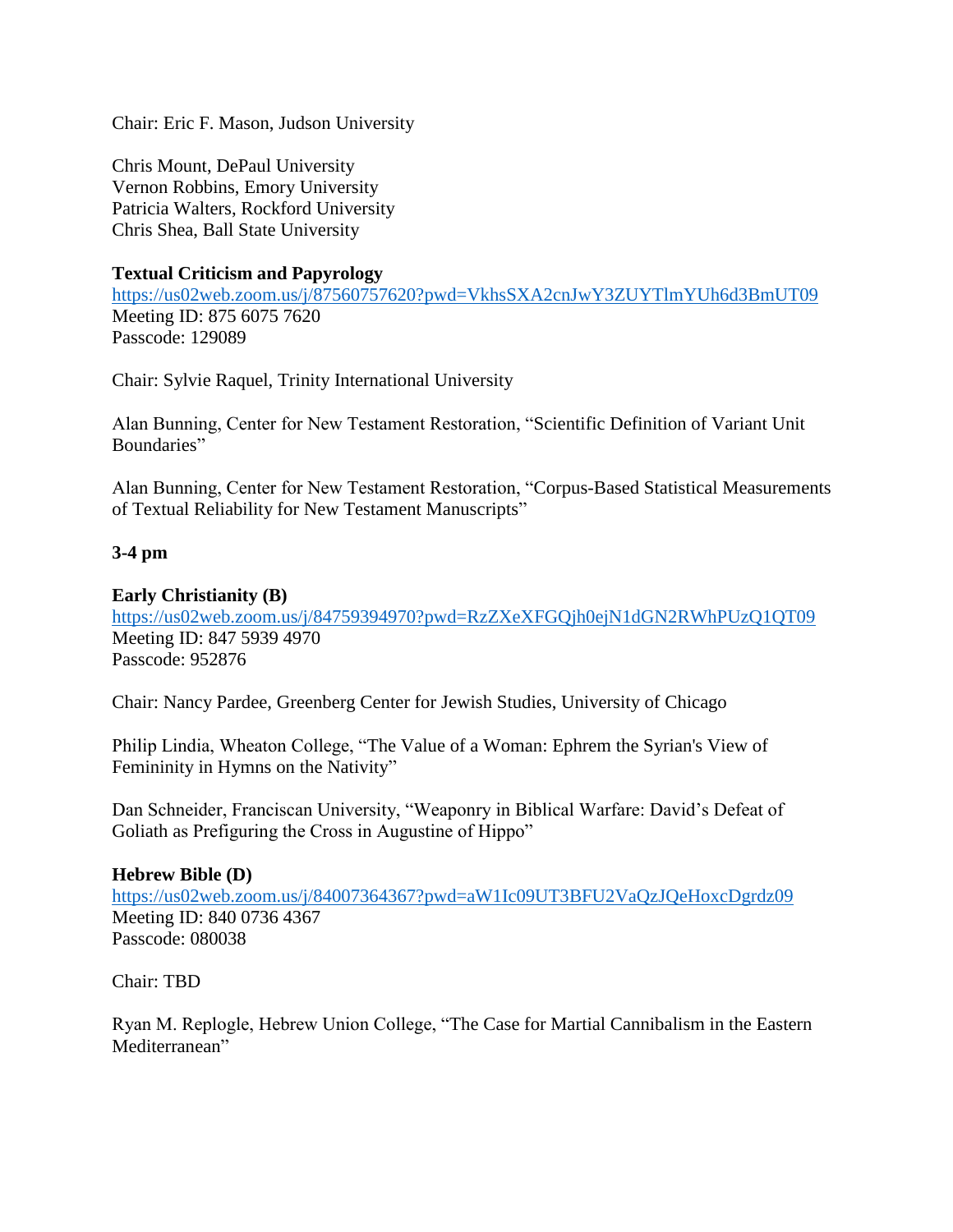Nicholas J. Campbell, The Southern Baptist Theological Seminary, "Worship in the Bones: Canaanite, Israelite, Judahite, and Philistine Faunal Remains and Cultic Practice"

### **Early Christian Gospels (C)**

<https://us02web.zoom.us/j/89101331459?pwd=RVh0dFNmUE1GdnA4b0VHL04zYmlCQT09> Meeting ID: 891 0133 1459 Passcode: 453550

Chair: D. Dale Walker, Brite Divinity School

Brandon Massey, St. Mary's University, Twickenham, "Reimagining the Origin of Passion Narrative After the Death of Form Criticism"

Eric Laudenslager, Asbury Theological Seminary, "A Beautiful Work: A Socio-historical Study of Mark 14:3–9 in Light of Greco-Roman Female Benevolence"

### **Biblical Greek Language and Linguistics (B)**

<https://us02web.zoom.us/j/88315184450?pwd=aXZwOUFSaTE2N2ZYLytiNStqQXJQUT09> Meeting ID: 883 1518 4450 Passcode: 931962

Chair: Fredrick D. Long, Asbury Theological Seminary

Benjamin J. Aich, Asbury Theological Seminary, "The Authorial Choice Between the Relative and Indefinite Relative Pronouns: An Examination of the LXX (Torah) and Luke's Gospel"

Steven E. Runge, Grace School of Theology, "Land Forms, Weapons, and Body Parts: How Mismatches in Preferred Construals Have Shaped Our Understanding of Greek Prepositions"

# **AOS/ASOR (B)**

<https://us02web.zoom.us/j/84259464962?pwd=MWhWNThNVk1jU1JpMi9qNFBlRGh3Zz09> Meeting ID: 842 5946 4962 Passcode: 957210

Chair: TBD

Lawrence J. Mykytiuk, Emeritus Professor, Purdue University, "Hebrew Kings and Priests in the Hebrew Bible Confirmed in Inscriptions, with Percentages, Plus Likely Candidates"

Jeffrey Hudon, Andrews University

# **Apocrypha and Cognate Literature (B)**

<https://us02web.zoom.us/j/82714132762?pwd=cTFtRG9LS0RSS3BNOUoySEZ4ZUVMQT09> Meeting ID: 827 1413 2762

Passcode: 249633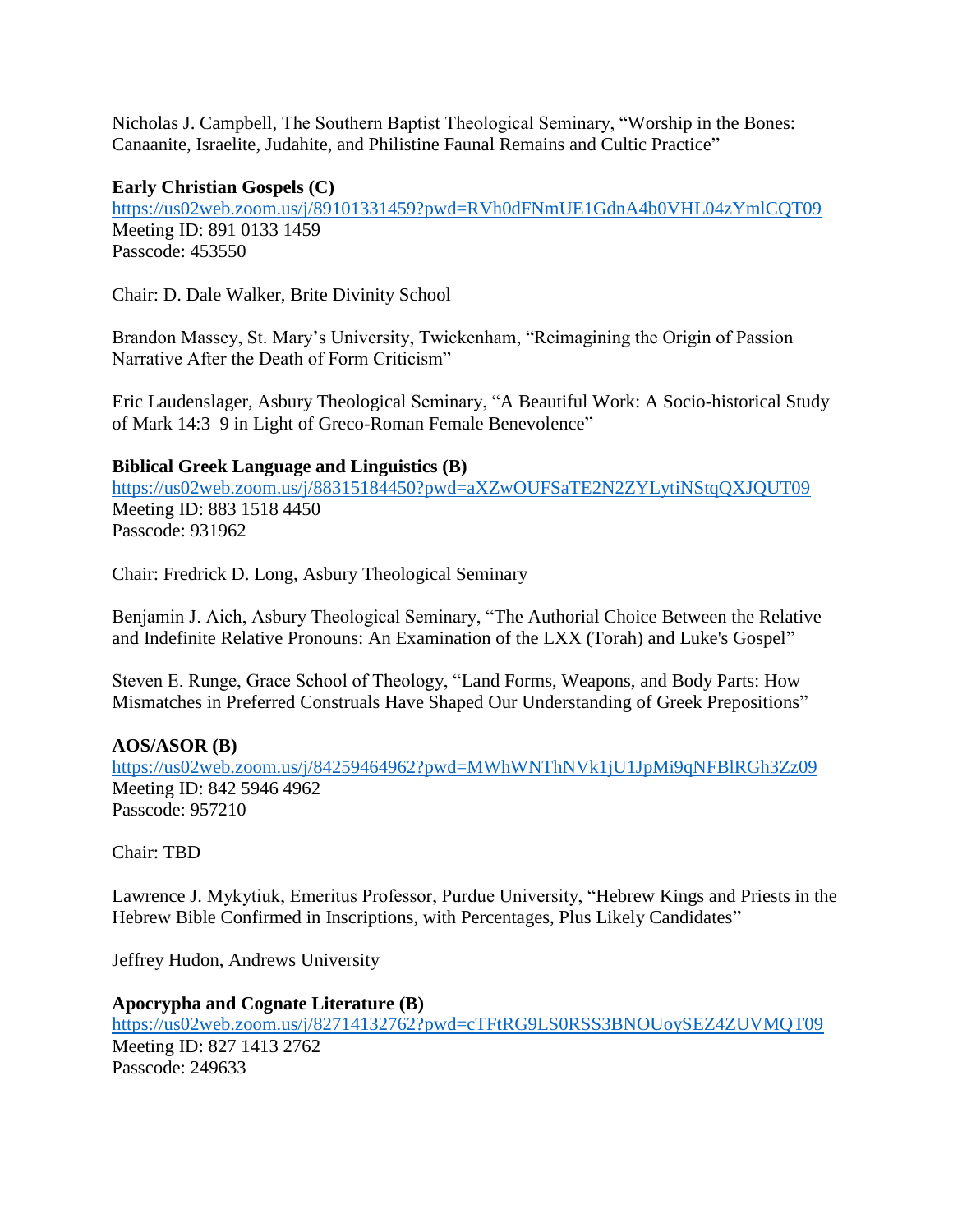Chair: Russell Sisson, Union College

R. Thomas Murphy, Hebrew Union College, "The Fire Within: Fire Imagery in 4 Maccabees"

Russell Sisson, Union College, "Remembering the Maccabean Martyrs as Religious Athletes: Social Location and Ideology in 4 Maccabees"

## **4:30-5:30 pm. Student Happy Hour**

<https://us02web.zoom.us/j/81570308854?pwd=dTdvV3U1NCtkM056N0RXR0N5UW9OZz09>

### **6-7 pm General Reception**

<https://us02web.zoom.us/j/88187074493?pwd=bUN1MytmbW9kWWxkc0hTSHJBR0cwQT09>

## **Sunday 6 February**

### **8:30-10 am**

Hebrew Bible (E) <https://us02web.zoom.us/j/81112286453?pwd=VTlGcUZBRHo5SlIrUm9maGEwN3g2UT09> Meeting ID: 811 1228 6453 Passcode: 257092

Chair: TBD

Mark Whitters, Eastern Michigan University, "Haggai and Interpretive Tradition"

Francisco Martins, University of Notre Dame, "From Mere Precious Metals to Divine Weapons: The Despoliation Motif and the Fate of the Cultic Vessels"

Frank Shaw, Cincinnati, OH, "Ancient Judaism's Diversity: Accepted within Modern Scholarship —with One Glaring Exception"

### **10:30 am – 12 pm Plenary Session: Warfare in the Ancient World**

<https://us02web.zoom.us/j/87170023249?pwd=eWdlYkRCWGdqQjdib0c4N3JHdWN4QT09> Meeting ID: 871 7002 3249 Passcode: 610346

Chair: JoAnn Spurlock, Elmhurst College (retired) Jessie DeGrado, University of Michigan Steven Weingartner Richard Beal, University of Chicago

### **1-2 pm Section Chairs Planning Meeting**